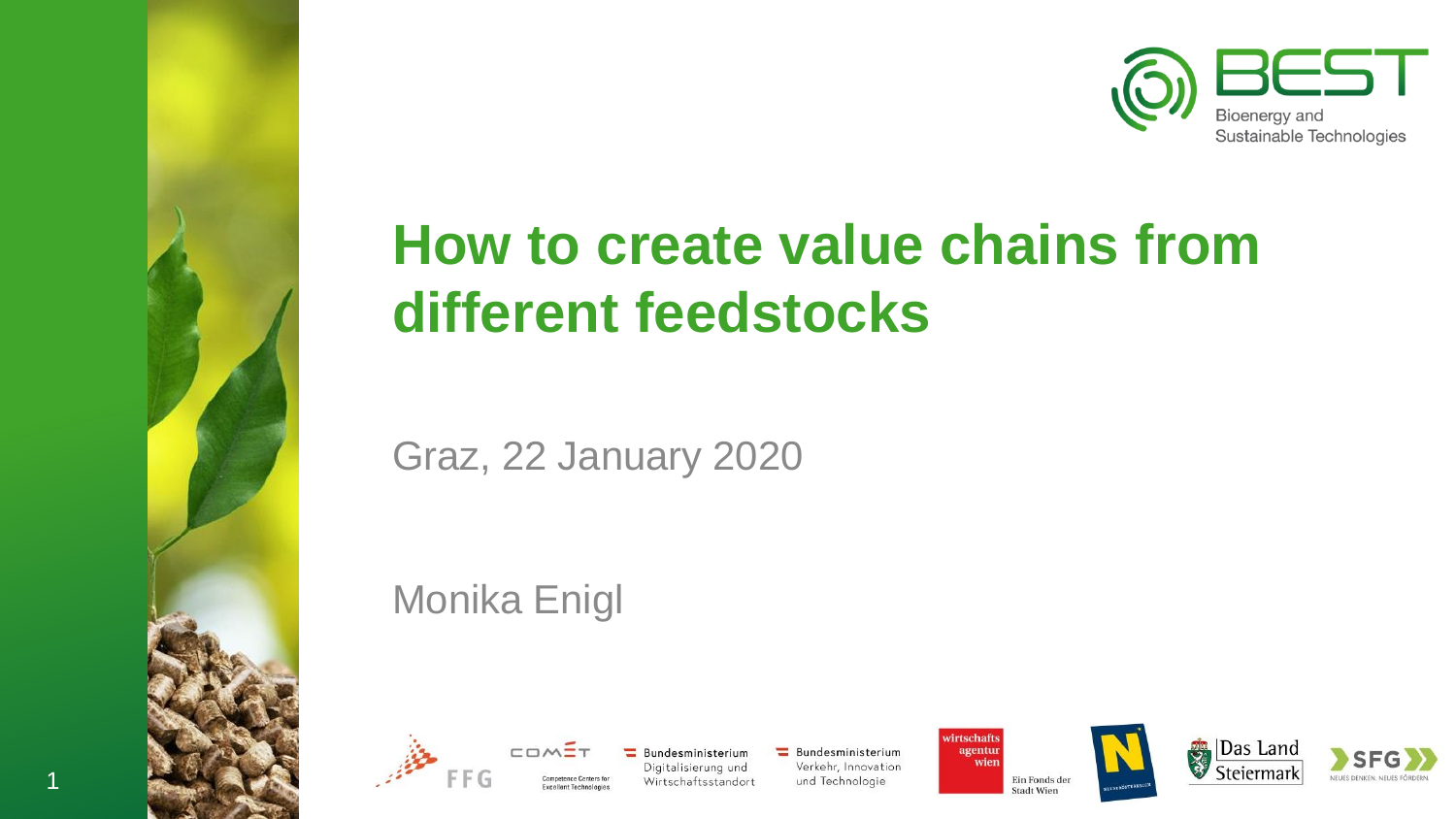### **Definition of value chain**



• The **value chain** is defined as the full range of interlinked value-adding activities which are required to provide a product to end consumers. The specific activities include e.g. the supply of raw materials, pre-treatment, conversion or distribution and are mostly performed by several independent companies (in the BioEcon project).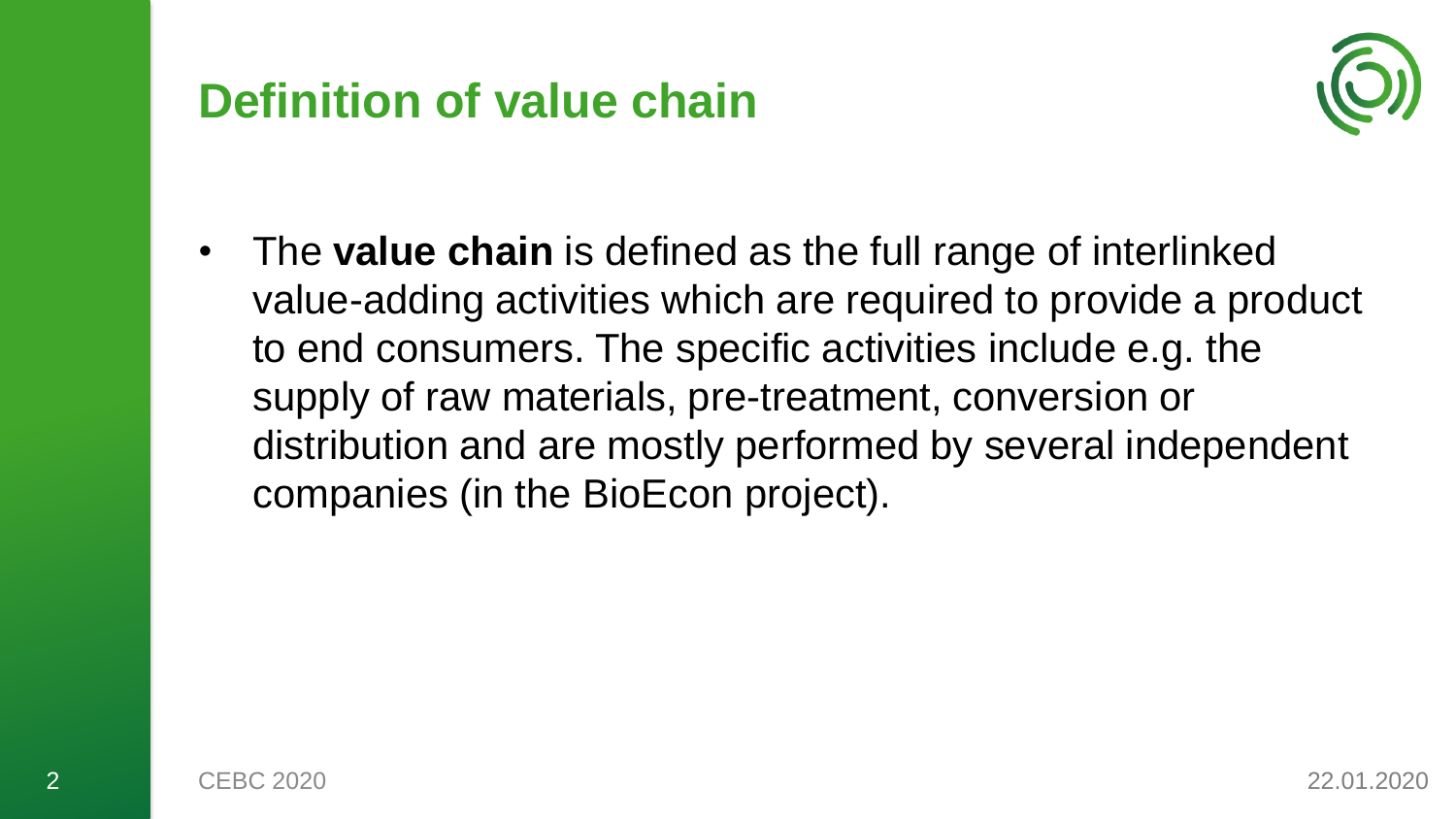

### **Perspectives on bio-based value chains**

- Consumers'
	- Who look for renewable products
- Companies'
	- Who are already into bioeconomy
	- Who consider product diversification
	- Who want to amend existing infrastructure to change from fossil to renewable products
	- Who seek utiliziation of available feedstock
- Policy Makers'
	- Who are in charge for the framework conditions
- Researchers'
	- Who want to answer all the arising questions for the actors above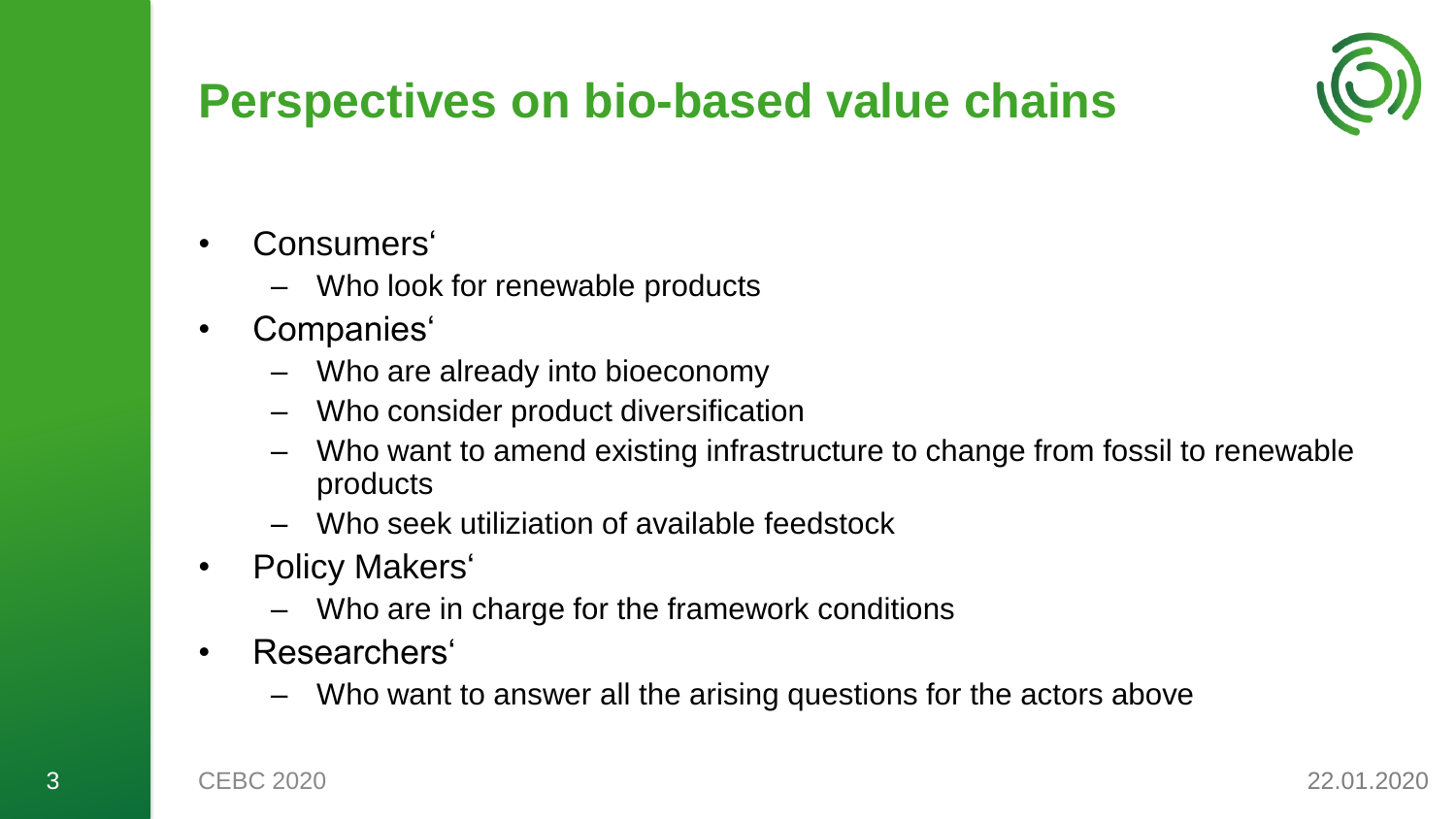### **Questions arising on**



- **Technology**
- Sustainability
	- Economics: e.g. how will feedstock or product prices develop
	- Ecology: e.g. is the biomass required susainably available
	- Social issues: e.g. acceptance of certain technologies

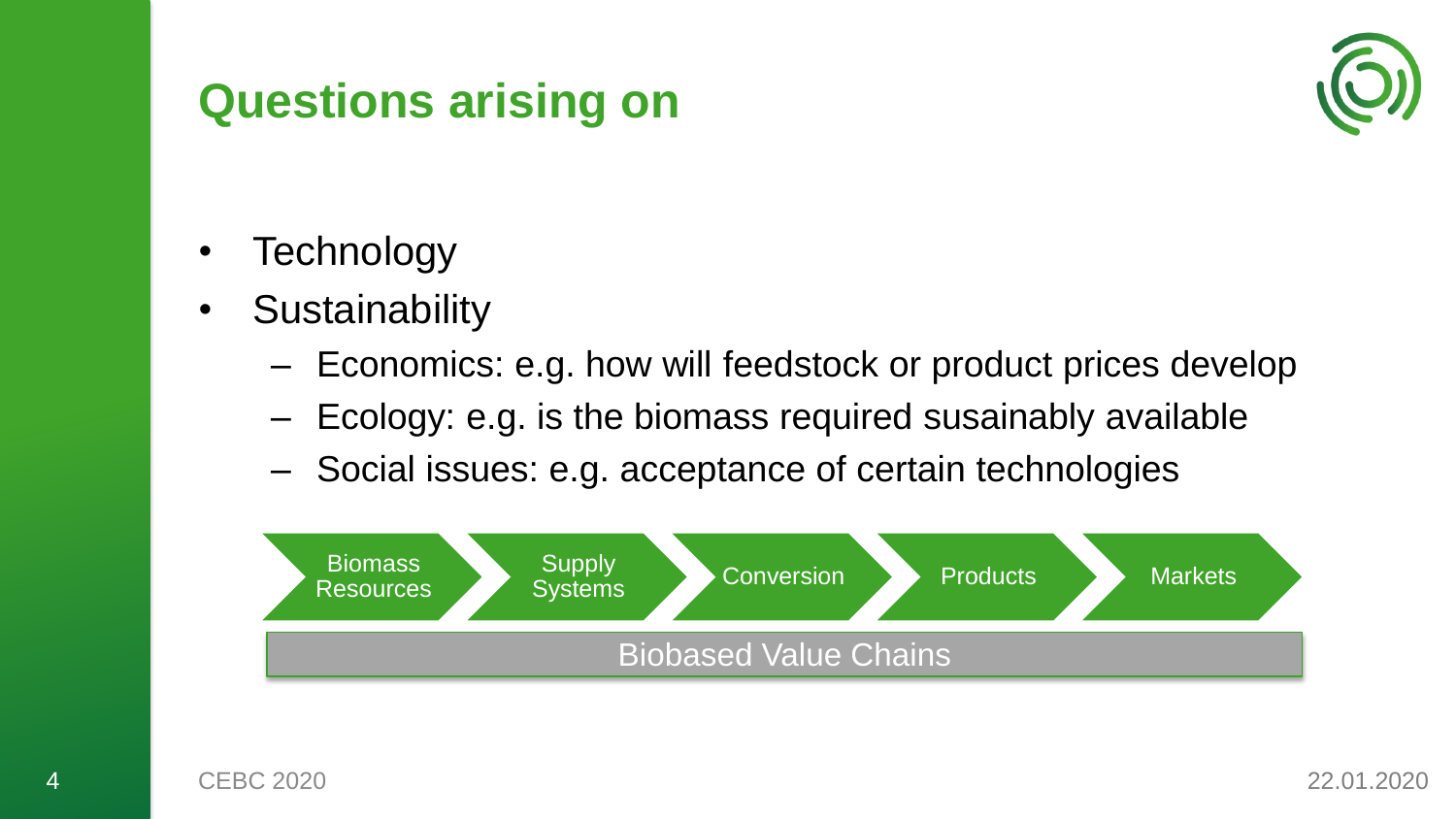### **Feedstock**





5 CEBC 2020 22.01.2020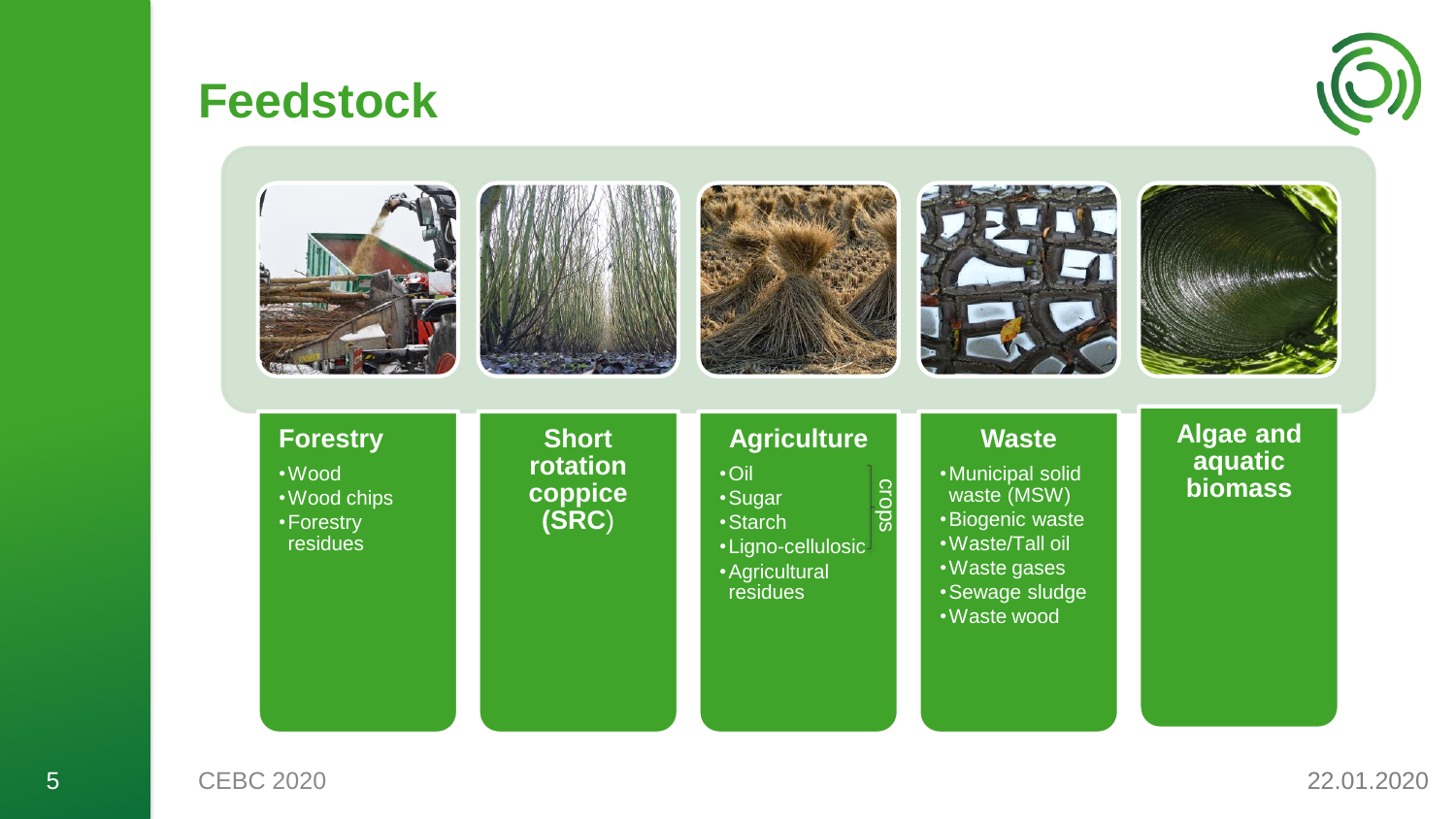### **Selected value chains**



- Biofuels
- Green gas
	- Biomethane
	- Green hydrogen
	- Bio SNG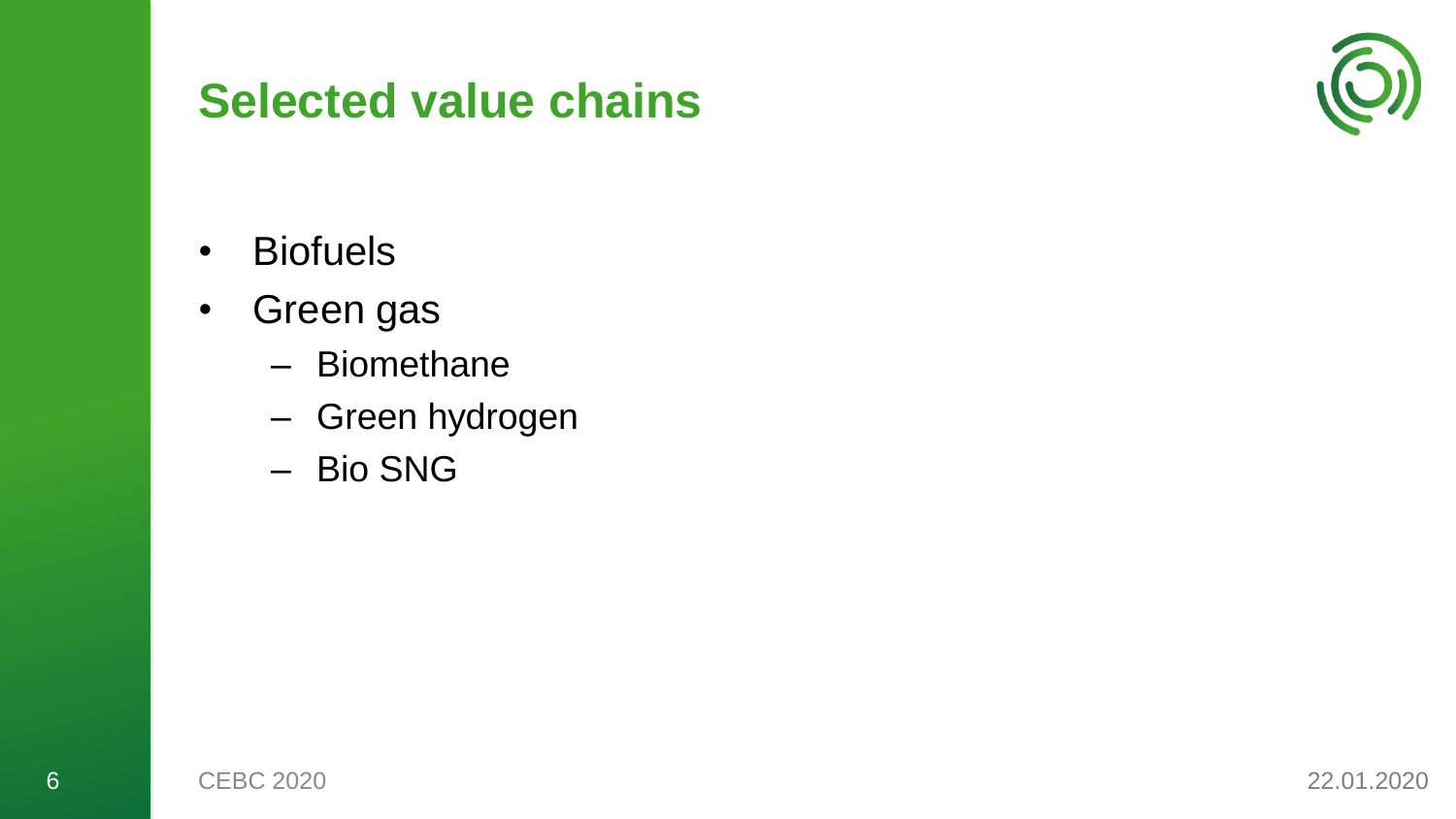



#### • …**alternative fuels**

Promotion of advandced biofuels utilization and support of research and demo plants

#### • …**green gas**

Program for the expansion and support of "green gas" aiming to feed in 5 TWh into the gas grid by 2030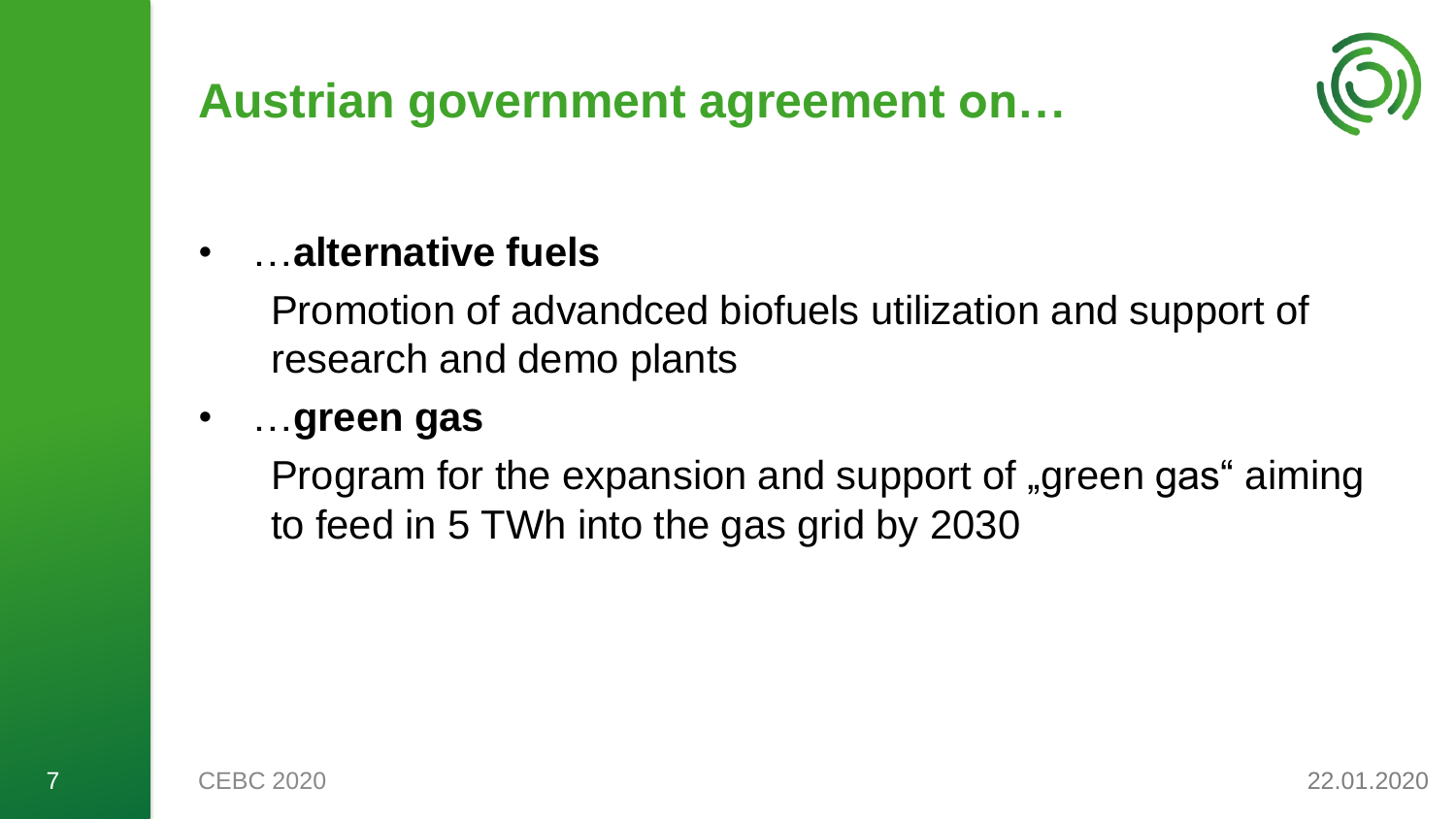### **The European Green Deal…**



#### …**on alternative fuels**

The Commission will consider legislative options to boost the production and uptake of sustainable alternative fuels for the different transport modes.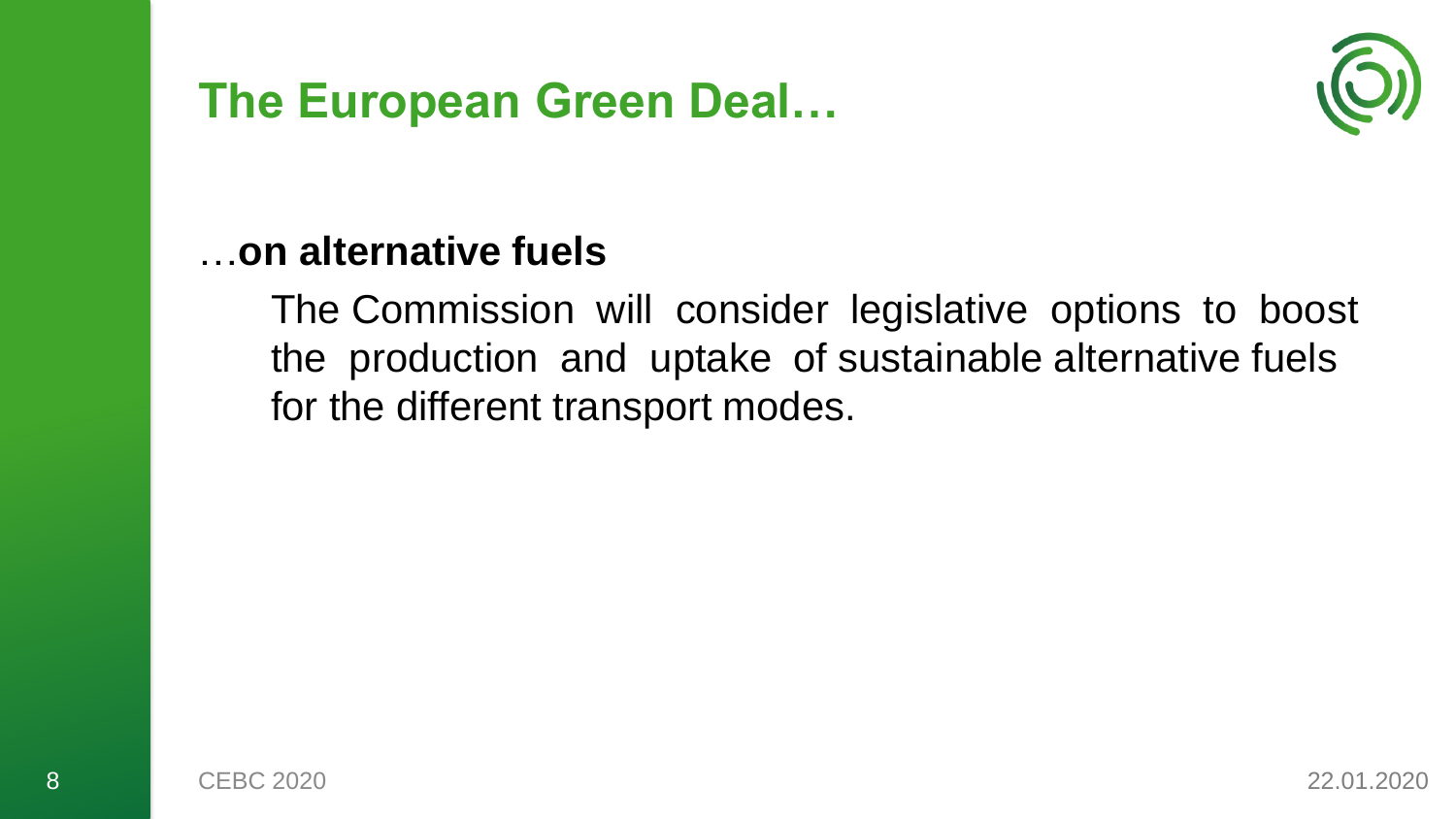

### **VC biofuels**

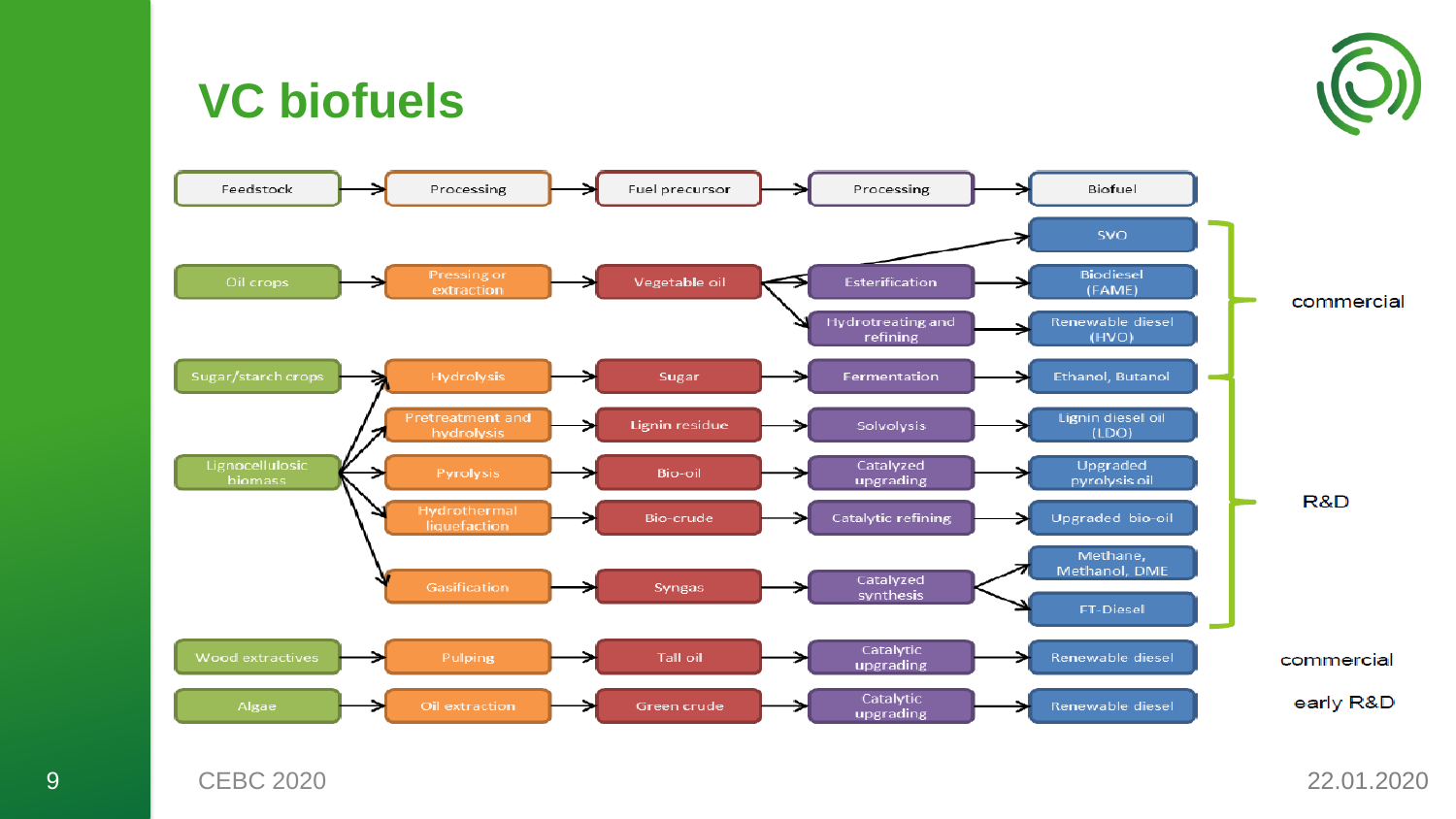

22.01.2020



Source: Fachverband Gas Wärme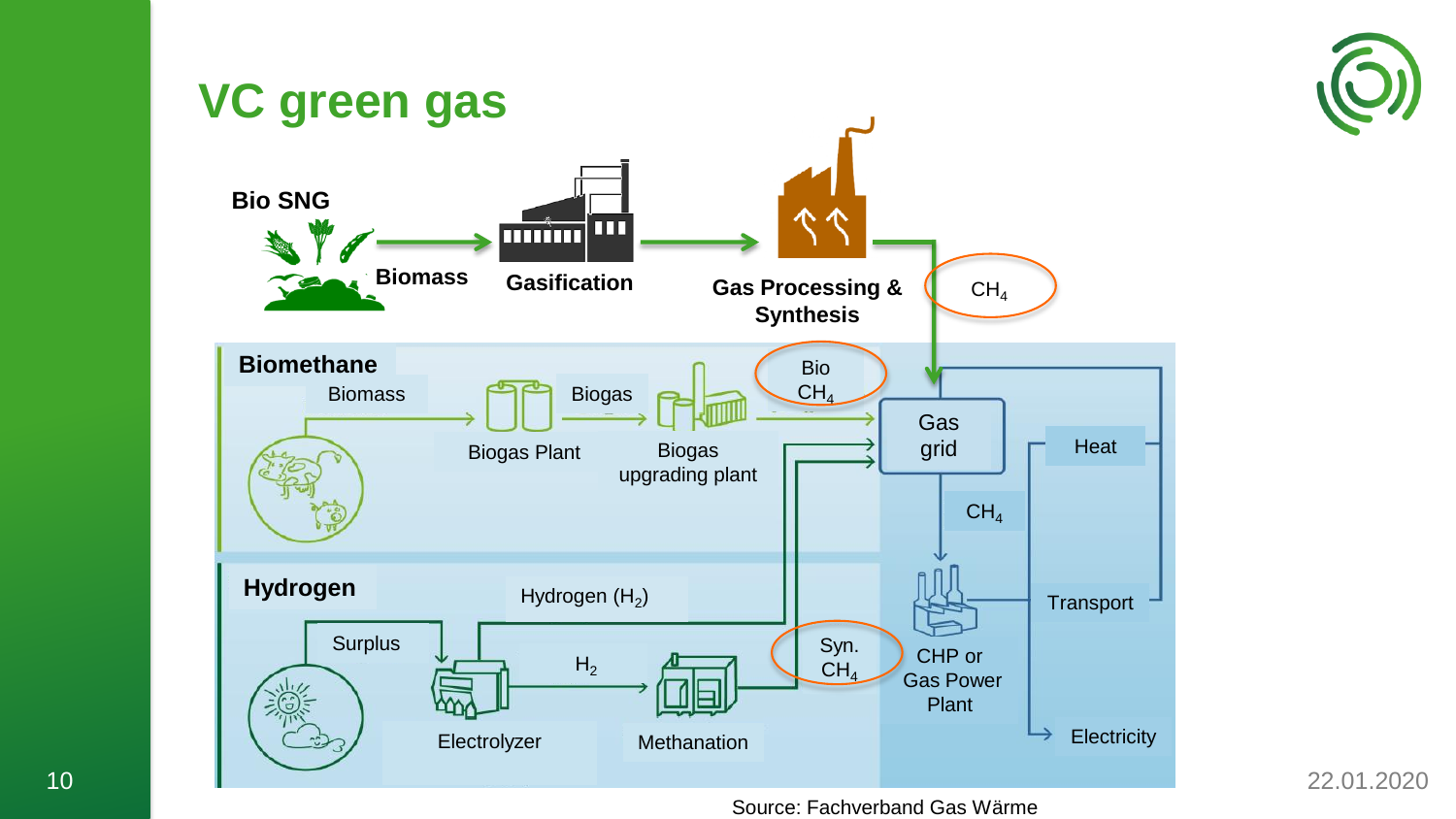

### **preBioEcon project**

#### **Austrian biomass potential 2050**

- Current utilization included
- Biggest share: forest biomass with almost 15 Mio. t
- Including residues like straw and corncobs
- Excluding food and feed

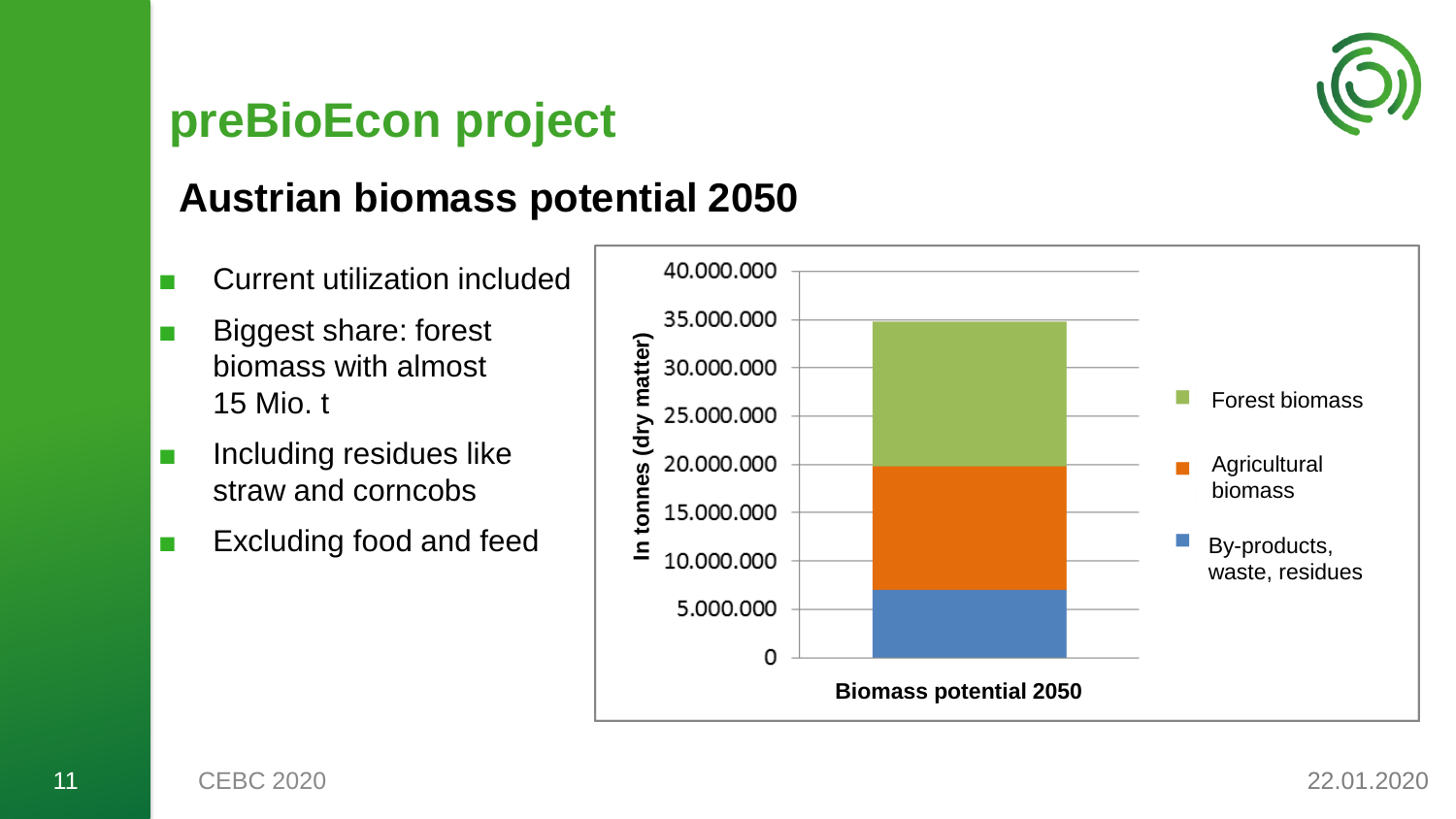

### **preBioEcon project: Methane output**



**Methane potential** 2050 based on the **"**realistic scenario" is about **4 billion** standard cubic meters.

This is based on the assumption that no food or feed is utilized, that the feedstock supply for the Austrian wood based industry is given and that the existing bioenergy utilization will be maintained.

12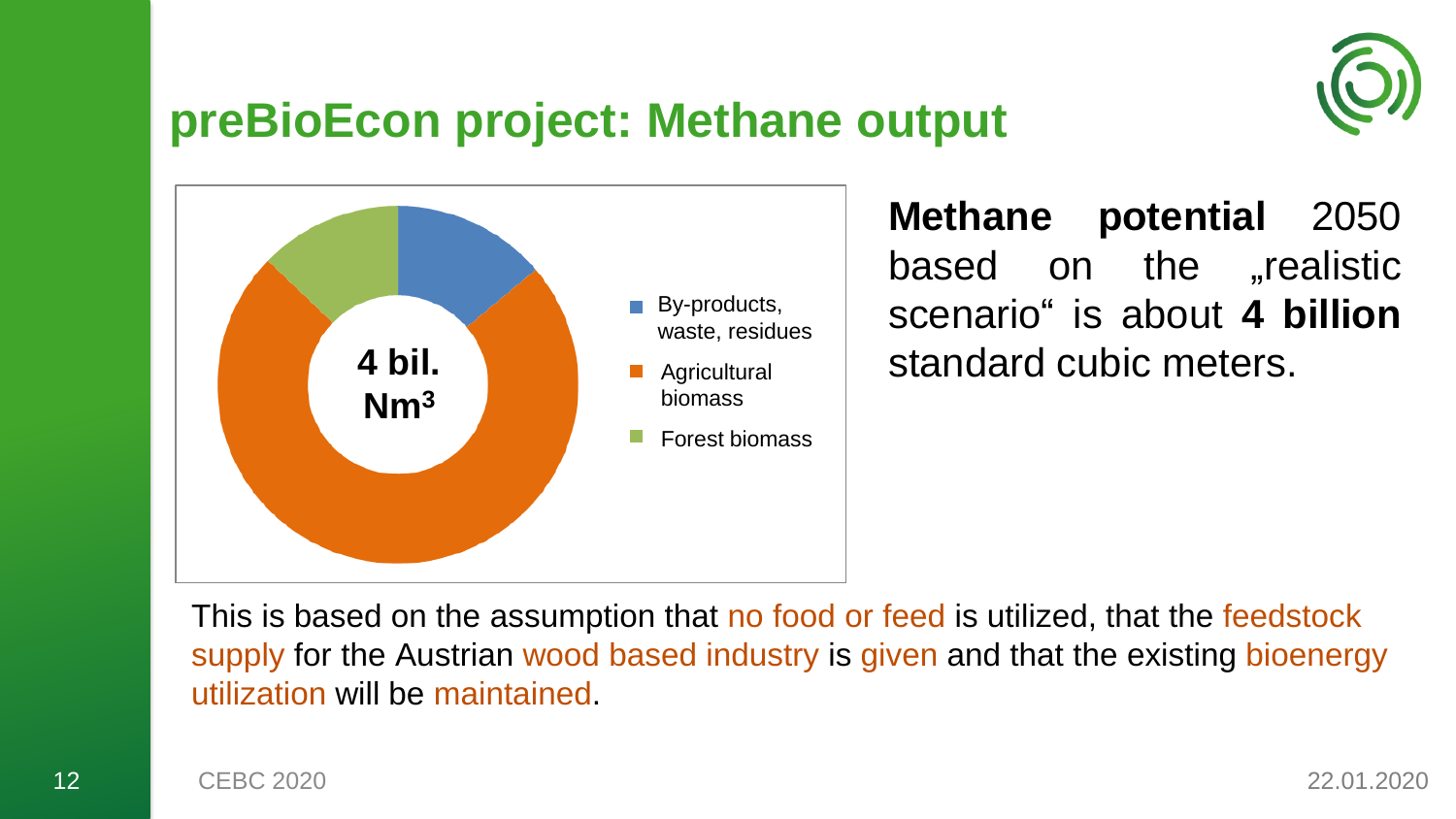## **Conclusions from preBioEcon results**



- 4 bil.  $m<sup>3</sup>$  are only possible if accompanied by a full range of measures
	- cascading
	- various waste as feedstock
	- reduction of soil sealing
	- utilization of uncultivated areas
	- moibilization of forestry owners
	- $-$  etc.
- assuming that the calorific value of methane is ca. 10 kWh/m<sup>3</sup> we could reach ca. 40 TWh by 2050.
- The 5 TWh aimed at by our new government in 2030 are ambitious and feasible if demoplants (Bio SNG, Hydrogen) are installed and above mentioned measures are taken as soon as possible.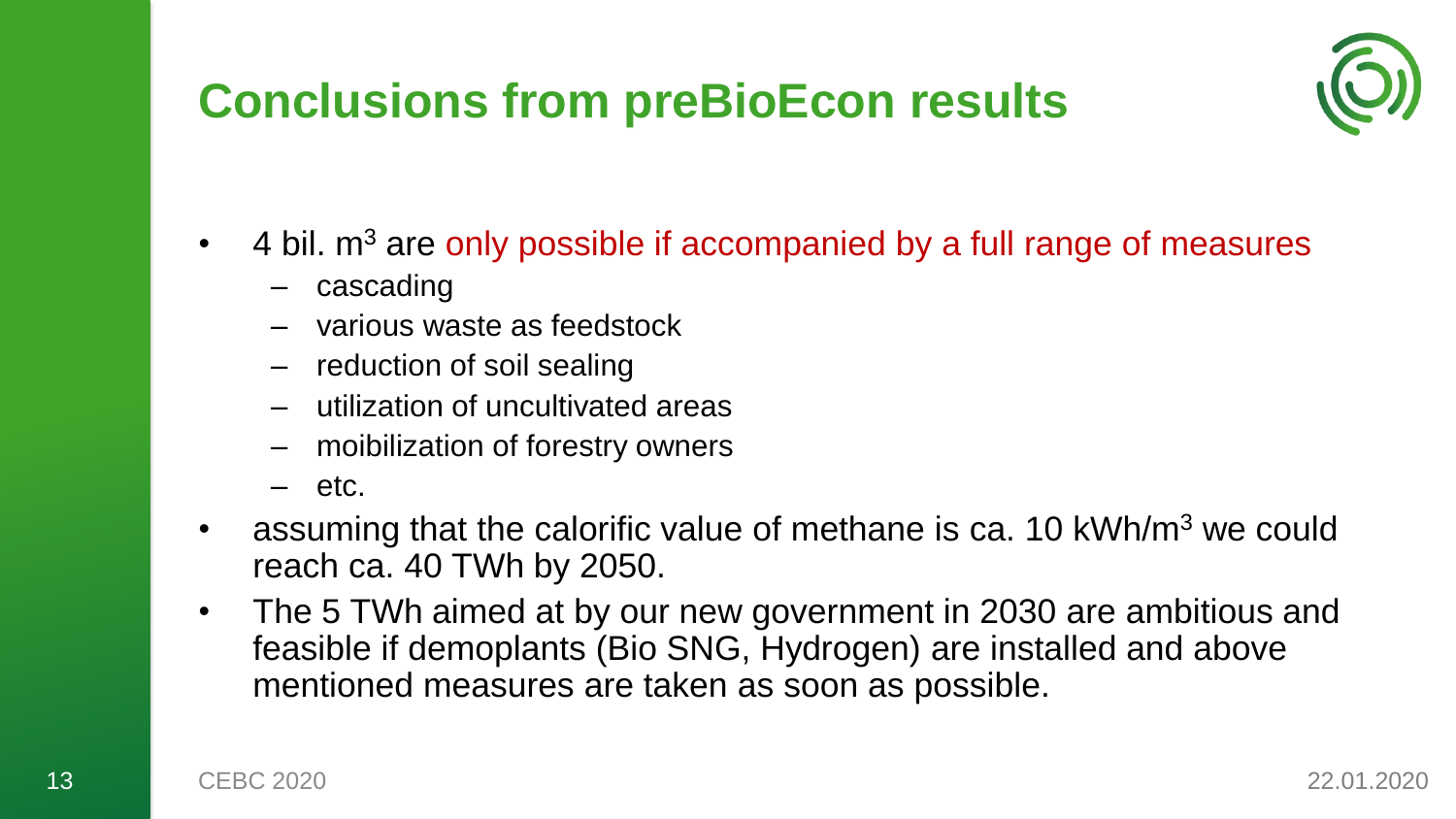### **Summary on bio-based value chains**



- The numerous value chains get rather complex fast
- BEST has high expertise especially on *bioenergy* value chains and a broad overview on most value chains
- Area 5.1 can consult technological expertise in-house on a short way from our areas 1, 2, 3 and our lab services
	- This allows us to identify costs, markets and technological requirements very efficiently in pre-feasability studies
	- $-$  resulting in high quality assessments of the before raised questions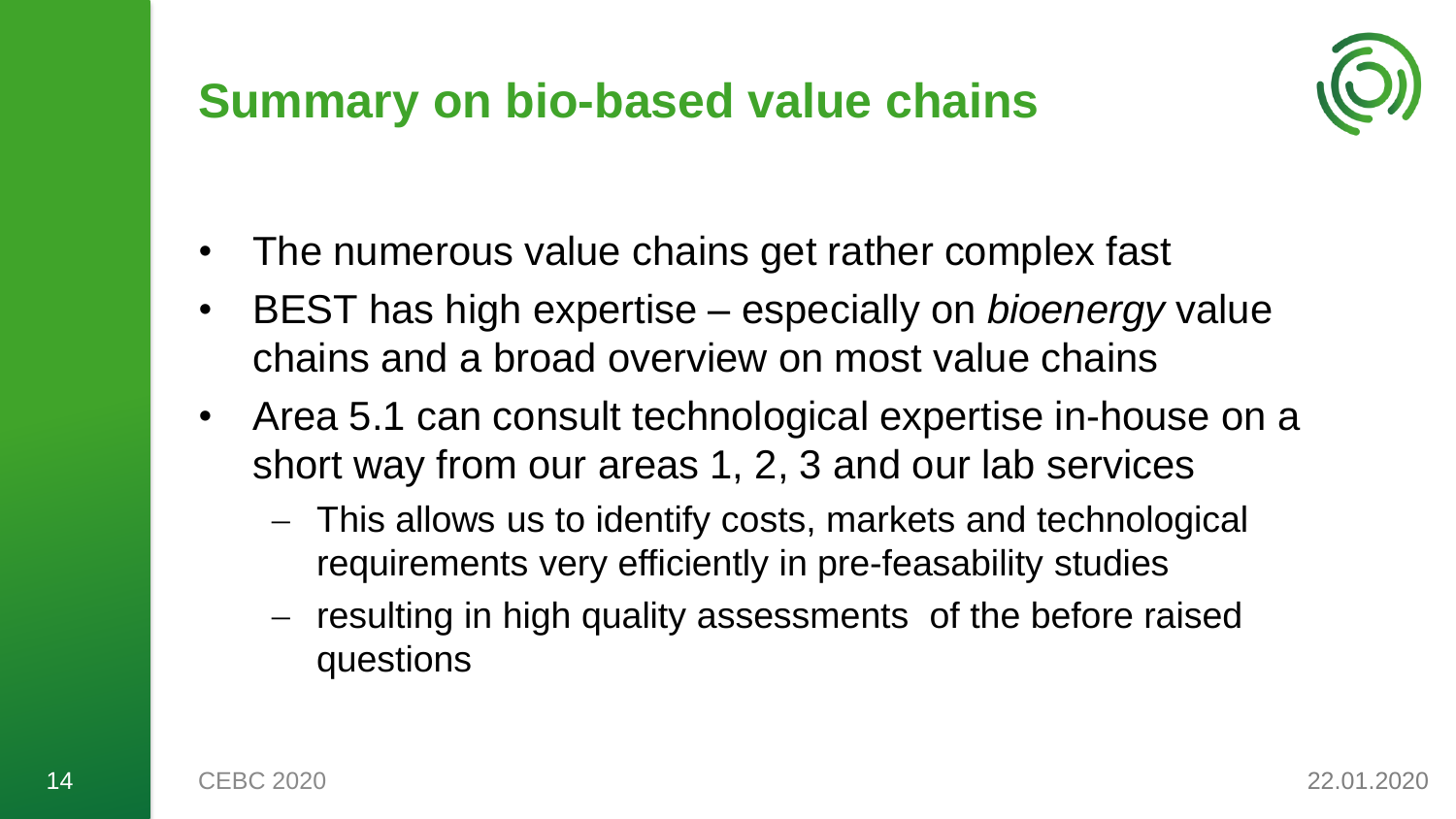

# **Selected Projects – MORE at THIS conference**

**BioEcon Techno-economic modelling of bioeconomy value chains**

**BioRed Bioreducer for steel industry**

**BIOFEGG Biogas for future Manumers' Mectric and gas grids** 

• identification and evaluation of challenges for wood-based industries in a future bioeconomy

- investigation of different specific probably interlinked markets
- Marilene Fuhrmann (BEST), Thursday 1:30, room 8
- application tailored biomass pre-treatment procedure via pyrolysis to produce a bioreducer
- from lab-scale to pilot
- Norbert Kienzl (BEST), Friday 9:00, room 7
- Development of biogas cleaning solution
- Social acceptance; Compilation of policy framework related to the production, cleaning and upgrading of biogas
- e Antti Rimpilainen (KAMK), Friday 9:00, room 1

15

Policy Makers'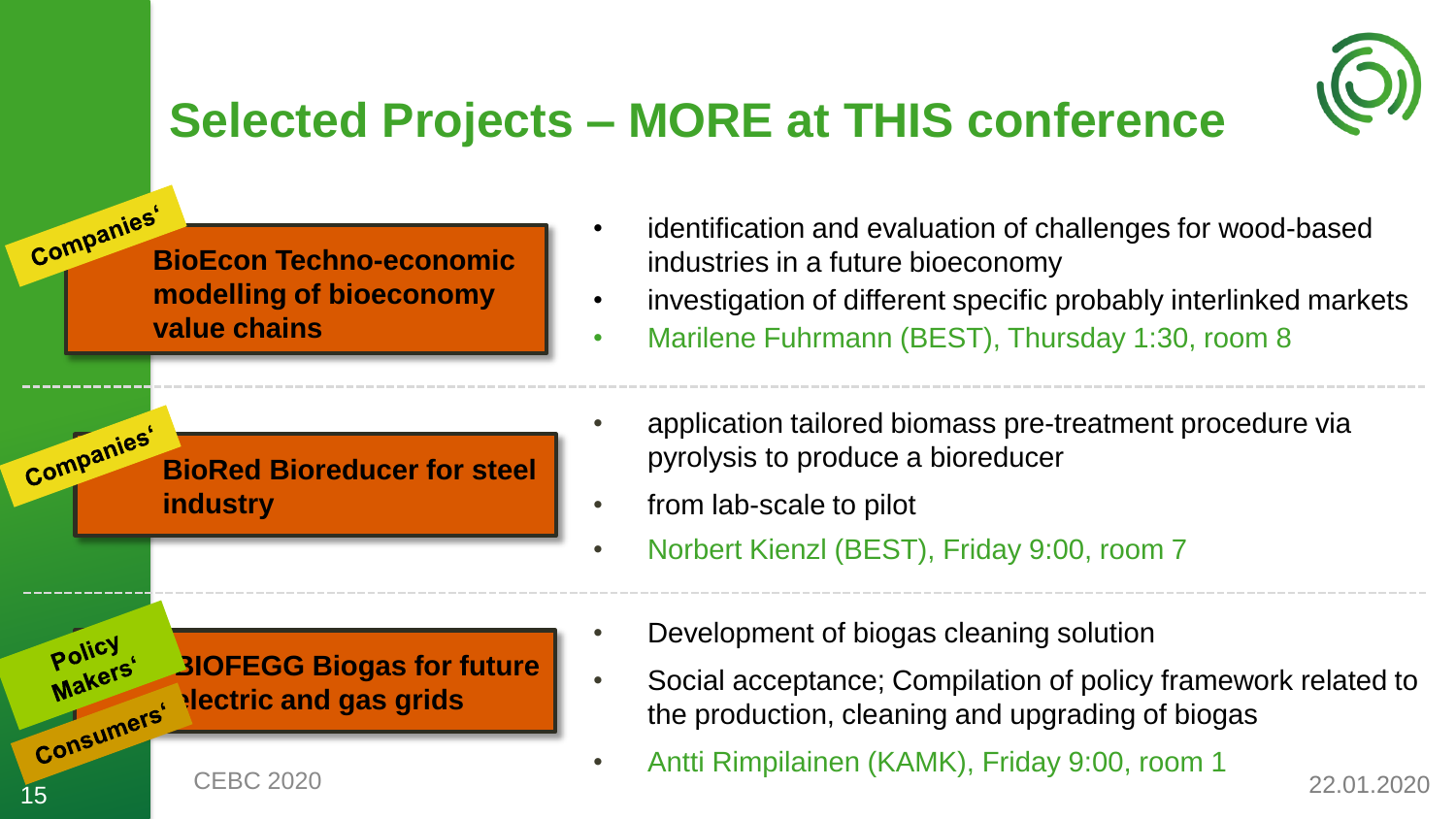### **Selected Projects**



- facilitate the introduction of bioenergy retrofits
- 5 industry sectors (CHP, pulp & paper, fossil refinery, fossil power plants, first gen. biofuels)
- Patrick Reumerman (BTG), Friday, 9:00, room 7
- Show contribution of biofuels reducing GHG emissions in the transport sector
- Country assessments for FL, SE, GE, USA, BRA
- Doris Matschegg (BEST), Wednesday, 11:00,  $\odot$  missed

**Company Company**<br> **BIOFIT Bioenergy Retrofits** 

for Europe´s Industry

Policy **POILETS** 

**Transport Decarbonisation**